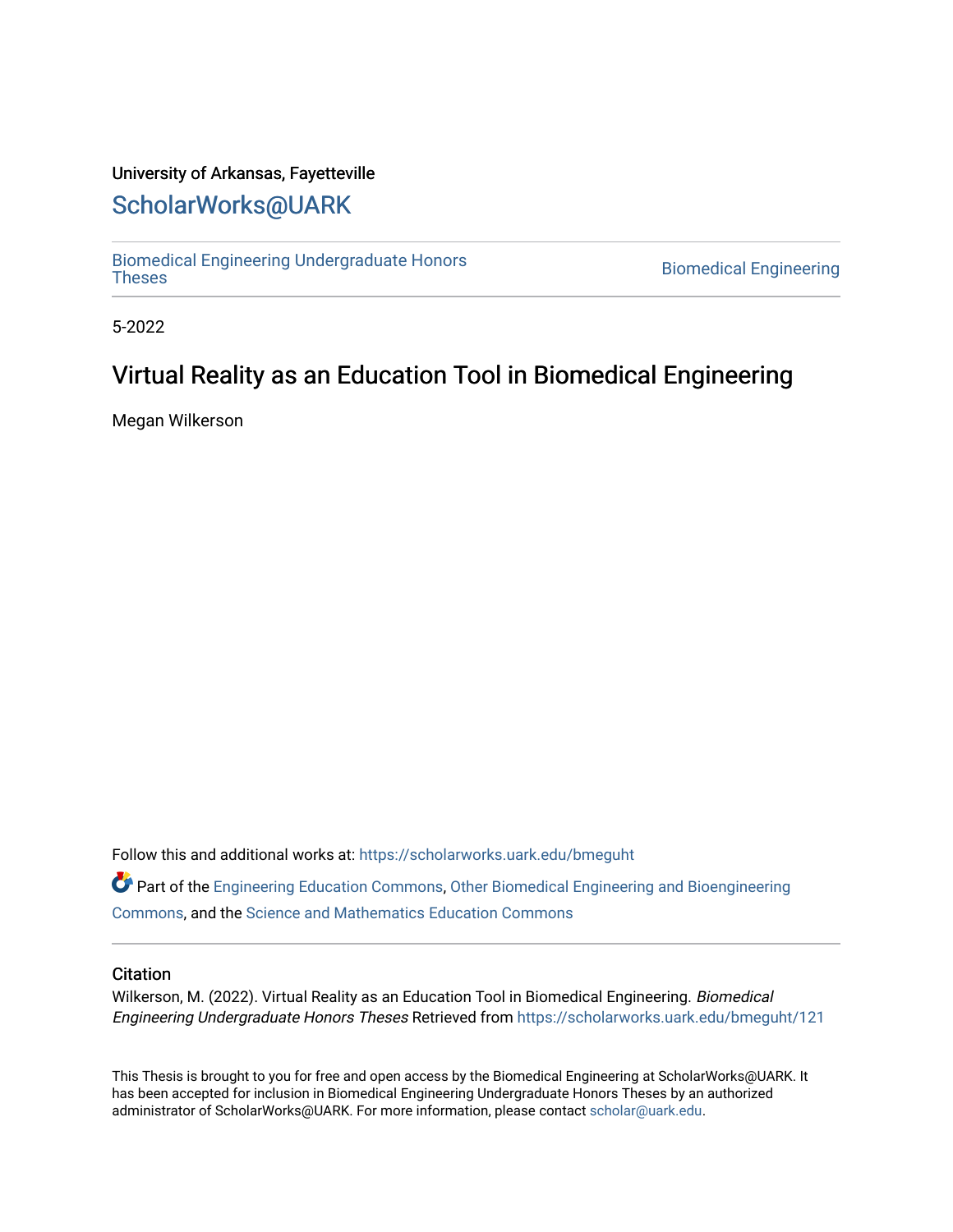# **Virtual Reality as an Education Tool in Biomedical Engineering**

## **Megan Wilkerson and Mostafa Elsaadany, Ph.D**

University of Arkansas Honors College Department of Biomedical Engineering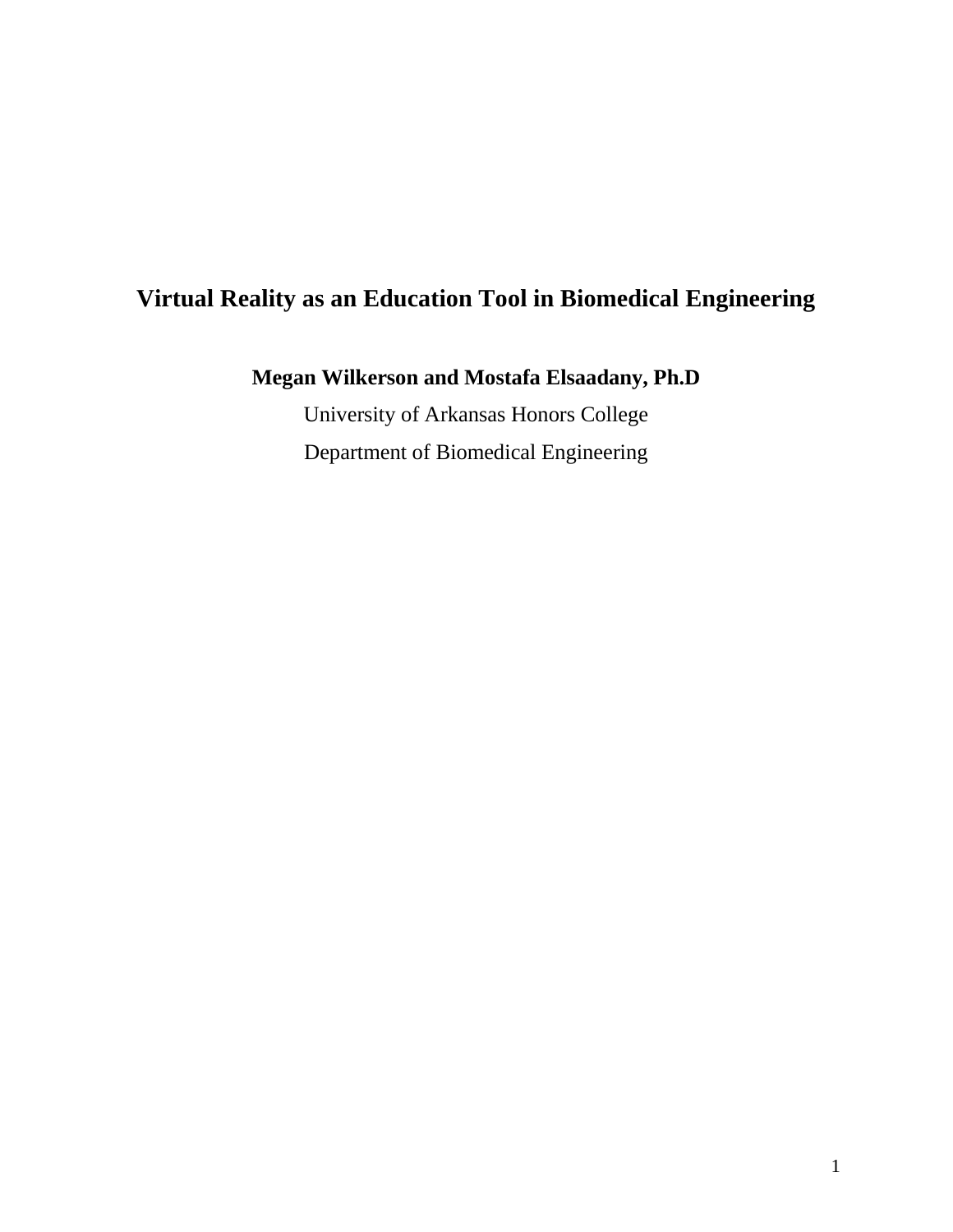#### **Abstract**

Virtual Reality (VR) has become more accessible in recent years, both to experience and to create. Various studies have shown that incorporating VR in an educational setting can yield positive results. Virtual reality videos created using course-specific content could prove to be a beneficial educational tool. VR videos were implemented in a remote biomolecular engineering laboratory course. 180° VR videos of lab procedures were recorded and viewed by students using a Google Cardboard headset and their smartphones. After viewing all the VR lab videos, students were given a survey to report their experiences. The survey contained questions used to measure student engagement, video content, the potential for future use of VR videos, and the functionality of the VR equipment. The VR videos were very effective at allowing students to work at their own pace. A majority of students agreed that the videos contained enough information to understand the lab. Results were mixed regarding students' opinions if VR videos were an acceptable replacement for in-person labs, whether students would like these types of videos in future labs, and students' confidence in applying the skills learned virtually in reality. A majority of students felt viewing the videos, including nausea or discomfort from the cardboard headset itself. The videos proved effective in conveying the needed information of the labs but need to be improved. The quality of the headsets for viewing and the camera for recording the videos needs to be improved as it could be difficult to hear or see small details at times. In the future, if VR videos are to be utilized, they should be in combination with in-person labs if possible. They provided an adequate substitute but cannot fully replace in-person labs in their current form. More studies should be conducted with better equipment to further determine their potential as an education tool.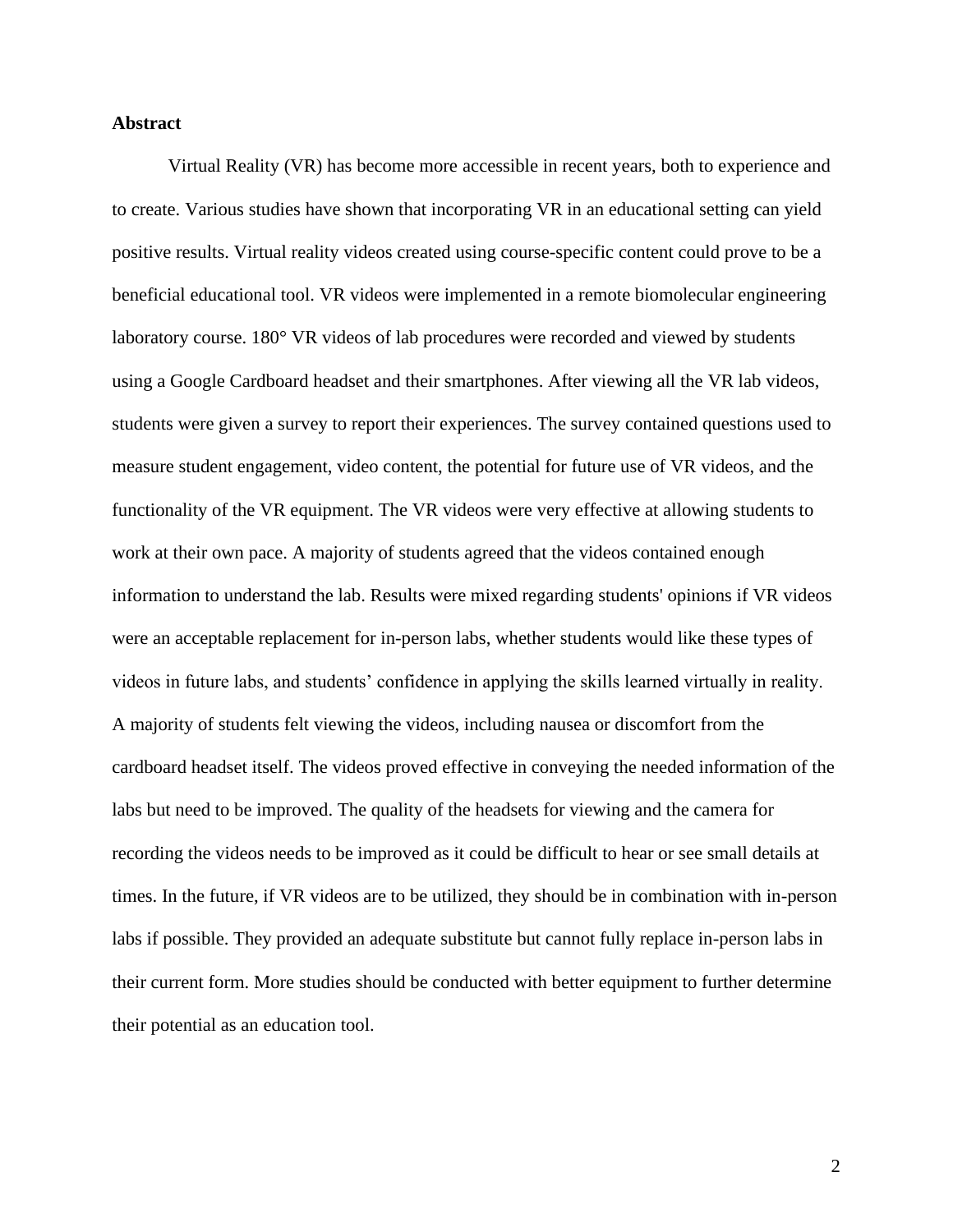#### **1. Introduction**

Virtual Reality (VR) has become more accessible in recent years, both to experience and to create. A variety of VR headsets are available to consumers at various price points and quality. Similarly, there are many cameras with 360° recording abilities available to the public, bringing the ability to create VR videos to the public and non-professionals. VR simulations are already used in educational environments, such as flight and medical simulations, for students to train in high-risk scenarios [1]. These simulations provide students the opportunity to practice skills repeatedly when the real experience can be dangerous or require more resources than are available. Users can achieve a sense of presence in the VR environment when using immersive VR videos and headsets [2]. VR headsets, or head-mounted displays, allow the user to look around the VR or 360° environment as they would in reality.

Various studies have shown that incorporating VR in an educational setting can yield positive results [3]–[5], although others have shown that results are still mixed with respect to VR's effect on learning [6]. VR videos used for education should be designed carefully to prevent negative effects on student learning from extraneous details within the VR environment not relevant to the subject [7]. Additionally, complex systems to view VR environments may also affect student learning as it may take longer for students to acclimate to the system [8]. To produce effective VR videos for educational purposes, the videos must keep the student engaged and focused on the task or topic.

Engagement is the investment of effort and attention toward course material [9]. Student engagement in the classroom has been linked to academic performance with a correlation between student perceived engagement and test scores [10]. The development of more engaging teaching modalities could provide great benefits for students understanding of the material.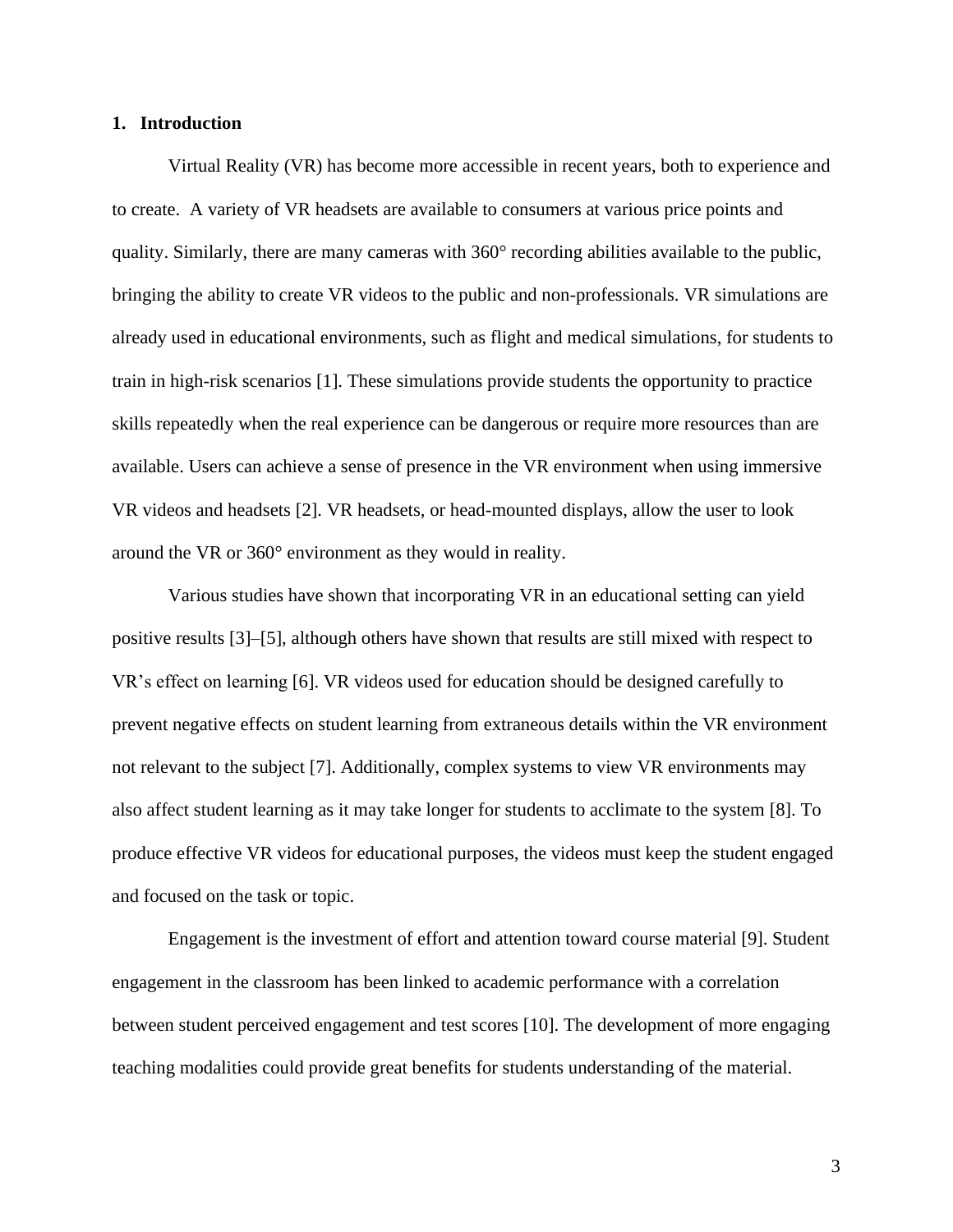Laboratory courses are essential to STEM classes as they provide an opportunity for students to learn hands-on skills and interact with equipment they may use in their future careers [11]. Incorporating VR videos into lab courses could prove beneficial in the case if a student wants to experience the lab additional times or if a student cannot be present in the lab. Regular videos are a common tool in education as it provides a visual representation of concepts. Access to supplemental videos allows students to review concepts if they did not fully understand them or to fill in knowledge gaps [12]. Additionally, VR videos would allow each student to be at the center of the instruction whereas, during in-person regular labs, there are multiple students per instructor.

Virtual reality videos created using course-specific content could prove to be a beneficial educational tool. This study aims to assess VR videos as an educational tool by implementing 180° 3D VR videos in a remote Biomolecular Engineering laboratory course. The videos contain experiments specific to the course and performed by the course teaching assistants. Student engagement with the material and the videos' ability to adequately present course information were evaluated using student feedback through surveys.

#### **2. Methods**

The goal of this study was to determine if VR videos could be used as an educational tool and provide a substitute for in-person laboratory courses when lab spaces are unavailable. Students viewed the VR videos of the teaching assistants (TAs) performing the lab tasks before attending a Zoom lab session where they could discuss the lab with the TAs and begin writing a lab report. Students were provided a lab protocol in advance of the video and lab session to get an idea of the purpose and procedures of the lab before viewing the video. After viewing all the VR lab videos, students were distributed a survey to self-report their experiences with the VR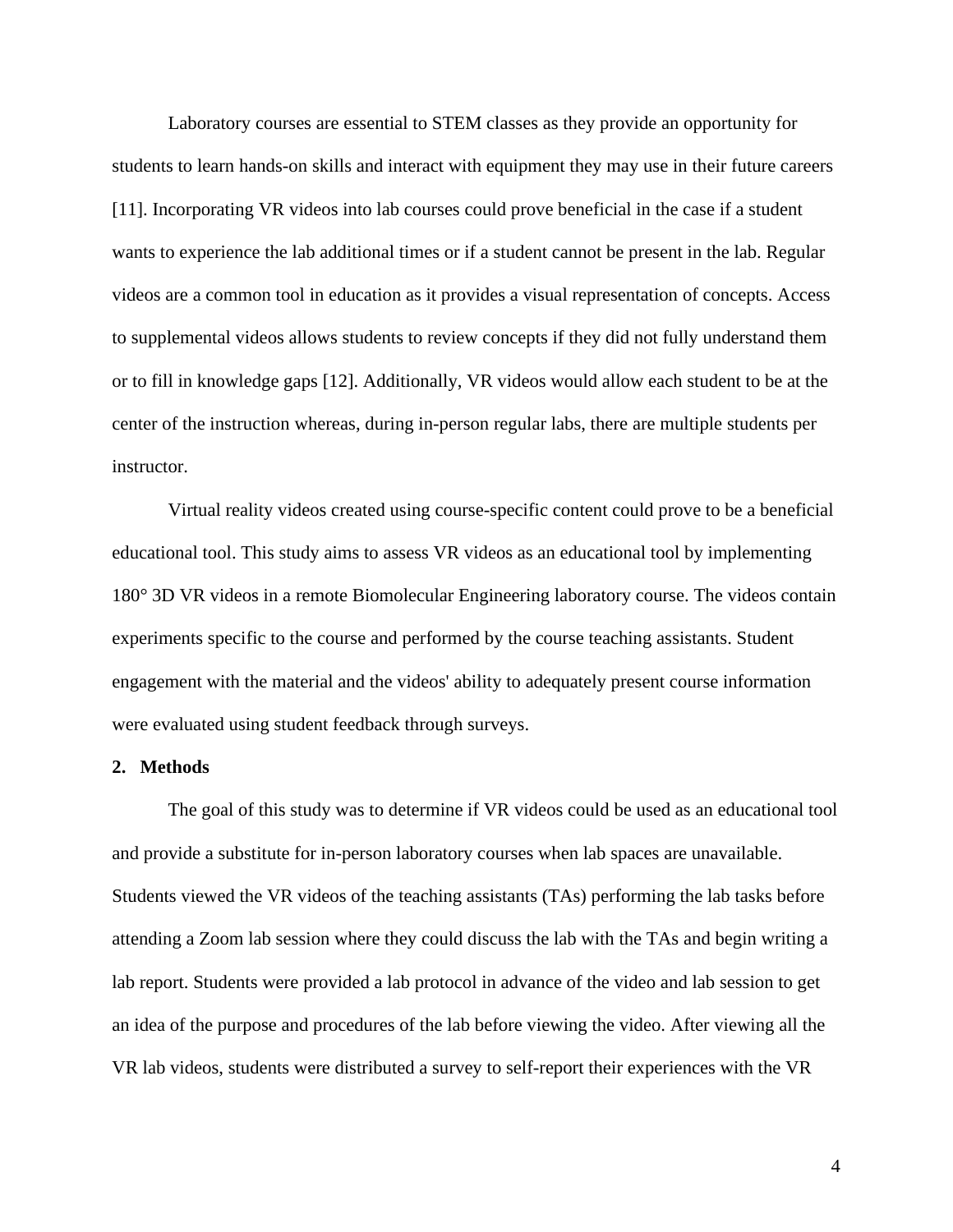videos. This study design was reviewed by the University's Institutional Review Board, protocol number 2012306663, and determined to be exempt.

#### **2.1 Experimental Design**

Students were provided with a lab protocol sheet, the VR videos, and data sets to analyze for a remote lab course. The protocol sheet and VR videos were made available a week before the students' scheduled Zoom lab session where they were able to discuss the lab with the teaching assistants and begin writing a lab report. All students were provided with a Google Cardboard headset to view the videos using their smartphones to ensure equal access to materials across all students. After viewing all the VR videos, students were provided an online survey through Qualtrics to report their experiences with the VR videos and headset. These survey responses were collected and analyzed.

#### **2.2 Creating the Videos**

The videos were created using an Insta360 Evo camera. This camera has the ability to record 180° 3D video. The course TAs were filmed performing the lab experiments as the students would have in an in-person lab. Each video was between 10 and 40 minutes in length depending on the content the lab covered. Insta360 Studio software and Adobe Premiere Pro were used to edit the videos. Images and text were added to highlight or depict certain concepts, for example, a diagram of the plasmid to be used in the lab experiment. These images were the same or similar to images that would have been used in an introductory presentation at the start of an in-person lab.

#### **2.3 Distribution of Videos**

The videos were uploaded to a course YouTube page labeled as unlisted, requiring a link to the video to view. This link was uploaded to the course webpage on the university's course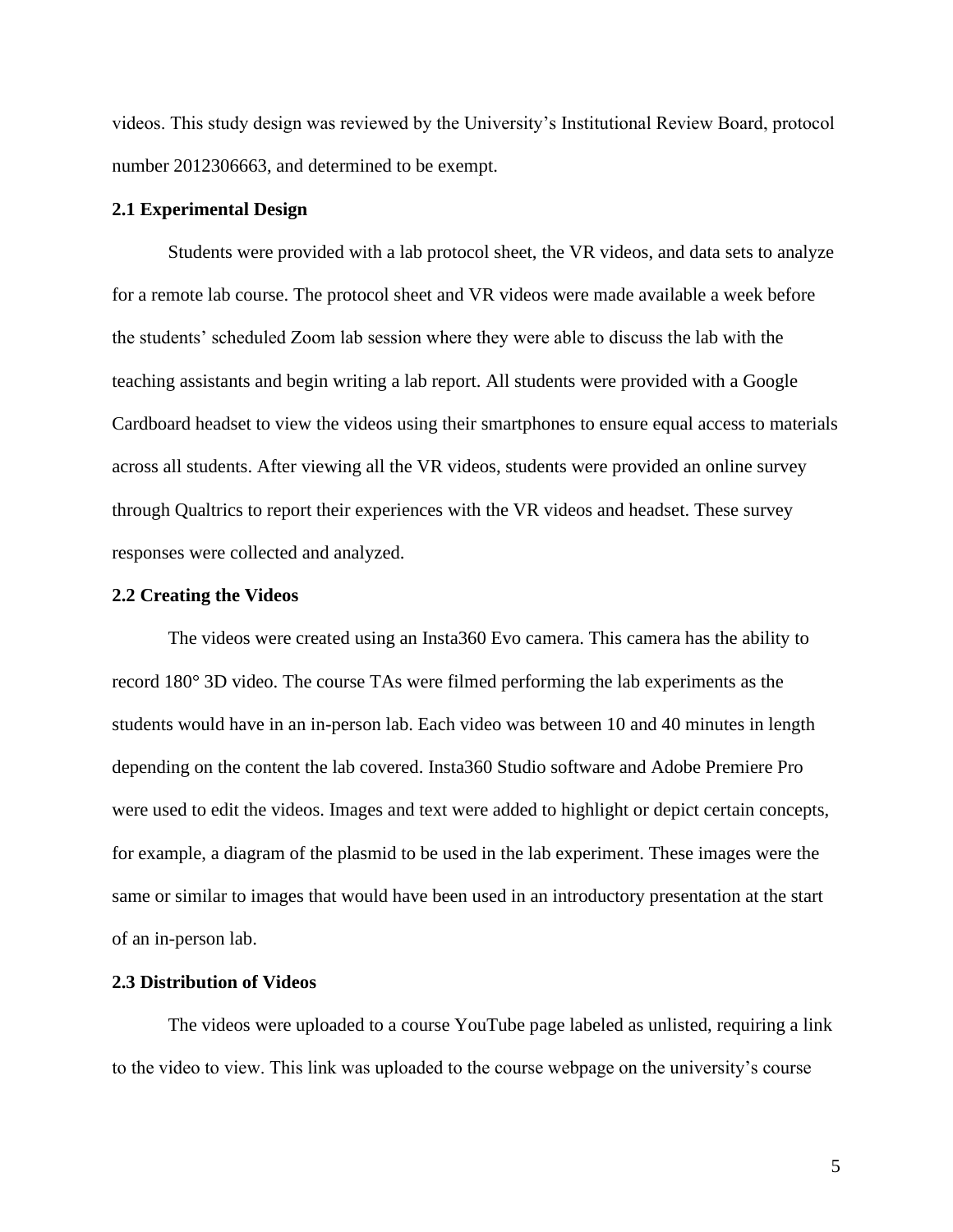management system one week prior to the Zoom lab session. The lab protocol for this lab was also available at least one week before the lab. Students were to view this video before attending the lab Zoom session. Students were given Google Cardboard headsets to view the videos using their smartphones. These headsets are constructed of folded cardboard and a pair of lenses that provide the VR effect. Students would navigate to the video on their phone, select the VR setting to enter their phone into VR viewer mode, and inserted the phone into the viewer compartment of the Google Cardboard. This setup allowed students to view the video in 180° 3D VR where they were able to look around the 180° environment. If students were unable to use the headsets due to technical issues with their phone, if the phone did not fit in the headset, or due to discomfort with the VR or headset itself, YouTube provides a desktop viewing option that provides a partial VR effect. The video is presented on the desktop as a normal YouTube video would be, however, the user is able to click and drag the video to look around the VR environment.

#### **2.4 Survey**

A survey was used to collect data. This survey was adapted from questionnaires used by Goehle (2018) [3], Sultan et al. (2019) [13], and Singh et al. (2020) [14]. Students self-reported their experiences with the VR videos. The survey included 11 5-point Likert questions (where 1  $=$  Strongly Disagree, 3  $=$  Neutral, and 5  $=$  Strongly Agree) and 7 open response questions. These questions evaluate four aspects of the videos: engagement, video content, the potential for future use, and functionality of the equipment. Student engagement with the material was measured as it can provide better learning. The video content questions evaluated whether the videos contained enough and appropriate information for the students to understand the purpose and procedures of the lab. The potential for future use questions evaluates if VR videos, for this class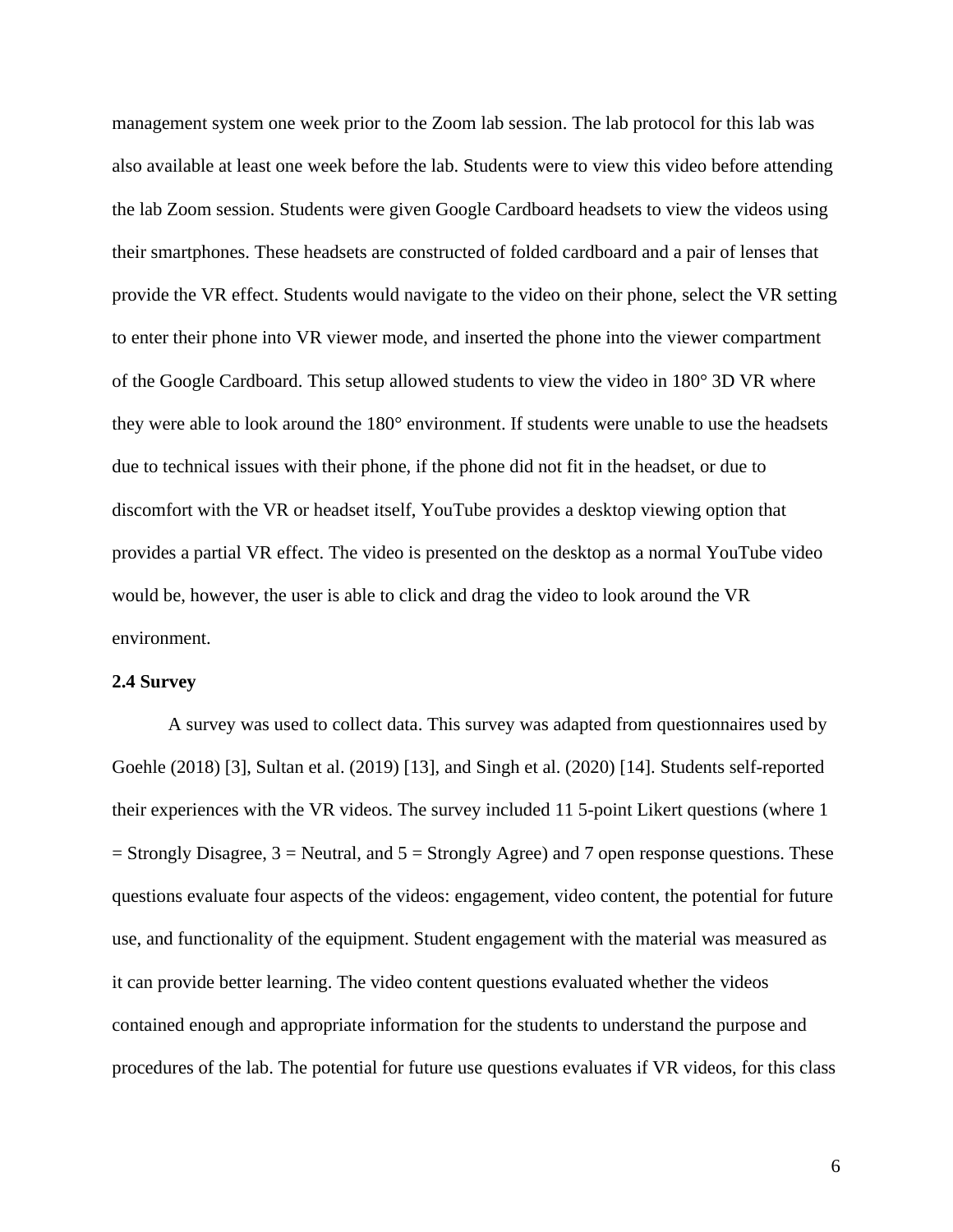specifically or in general, could be used in future lab courses. The equipment functionality questions related to any technical issue the students may have faced including if their phones fit in the viewer, if they had trouble accessing the videos, if they felt discomfort from the headset or the VR effect. This survey was distributed online through Qualtrics and provided to students through email or a link on the course webpage. These survey questions are listed in Table 1.

|  |  |  | <b>Table 1. Survey Questions</b> |
|--|--|--|----------------------------------|
|--|--|--|----------------------------------|

| <b>Questions</b>                                                   | What is being measured   |  |  |  |
|--------------------------------------------------------------------|--------------------------|--|--|--|
| 5-point Likert Questions                                           |                          |  |  |  |
| The use of VR helped me feel more engaged with the lesson.         | Engagement               |  |  |  |
| The use of VR allowed me to learn at my own pace.                  | Engagement               |  |  |  |
| The use of VR technology eliminated or reduced auditory and        | Engagement               |  |  |  |
| visual distractions from the environment.                          |                          |  |  |  |
| The use of VR technology helped me understand the material.        | Video Content            |  |  |  |
| The VR videos increased my retention of the course material.       | Video Content            |  |  |  |
| The videos provided enough information to understand the task.     | Video Content            |  |  |  |
| The use of videos met my expectations about this lab.              | Video Content            |  |  |  |
| The videos provided an acceptable alternative to in-person labs.   | Potential for future use |  |  |  |
| I would feel confident applying the skills/techniques              | Potential for future use |  |  |  |
| from the videos in person.                                         |                          |  |  |  |
| I would like to use this kind of video in future labs.             | Potential for future use |  |  |  |
| I experienced some kind of discomfort (e.g. claustrophobia,        | Functionality            |  |  |  |
| nausea, dizziness) while using the VR technology.                  |                          |  |  |  |
| <b>Open Response Questions</b>                                     |                          |  |  |  |
| Was the length of the videos appropriate for the material covered? | Engagement               |  |  |  |
| Please explain your answer.                                        |                          |  |  |  |
| Did you watch any of the videos multiple times? If so, why?        | Video Content            |  |  |  |
| Did you experience any problems using/viewing the videos for       | Functionality            |  |  |  |
| the lab? If so, which ones?                                        |                          |  |  |  |
| Did you use the headset while watching the VR videos? Please       | Functionality            |  |  |  |
| explain.                                                           |                          |  |  |  |
| What aspects of the VR lessons were helpful and/or effective?      | N/A                      |  |  |  |
| What aspects of the VR lessons were not helpful nor effective?     | N/A                      |  |  |  |
| Suggestions or comments.                                           | N/A                      |  |  |  |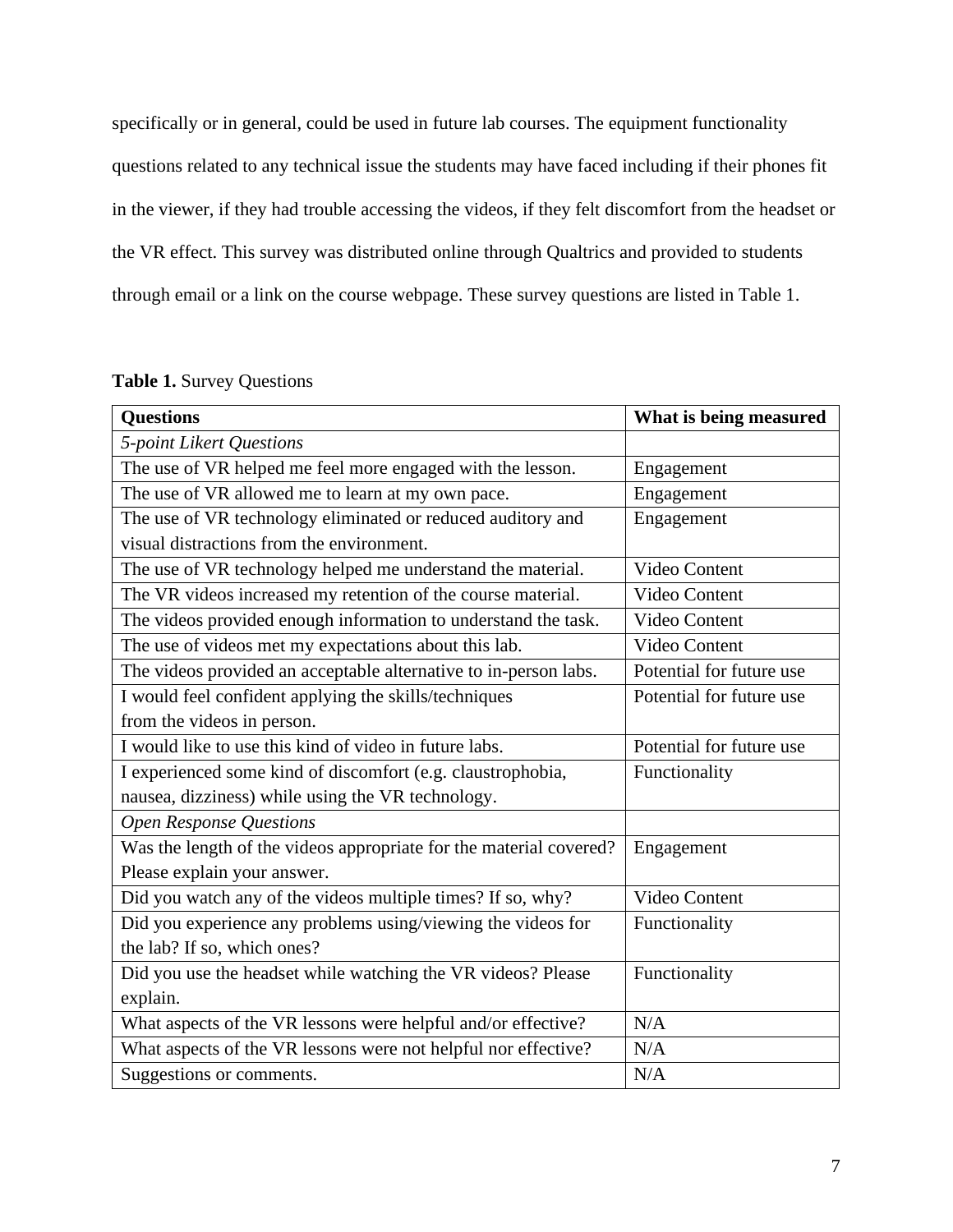#### **2.5 Data analysis**

Data was collected using a student self-reported survey. Percentages were calculated for the response distribution for each Likert question. These distributions were graphed using Excel, graphing questions together for each aspect they were measuring. Responses to the open response questions were sorted into categories of similar remarks and percentages were calculated.

#### **3. Results**

#### **3.1 Engagement**

Three Likert questions were asked regarding the students' engagement with the material, as shown in Figure 1.

Many students, 29%, agreed that the VR technology eliminated or reduced environmental distractions, However, a greater portion of participants disagreed, 34%, or strongly disagreed, 13% with the statement. 25% responded neutral. Regarding the statement, "The use of VR helped me feel more engaged with the lesson," 16% of students strongly disagreed, 30% disagreed, 25% responded neutral, 23% agreed, and 5% strongly agreed. The VR videos proved effective at allowing students to work at their own pace with 48% of participants strongly agreeing, 41% agreeing, 7% responding neutral, and only 4% of students disagreeing with the statement.

The open response question, "Was the length of the videos appropriate for the material covered?" was included in the survey. 64% of participants responded that the videos were an appropriate length, 21% thought only some of the videos had an appropriate length, and 14% responded that the videos were not an appropriate length.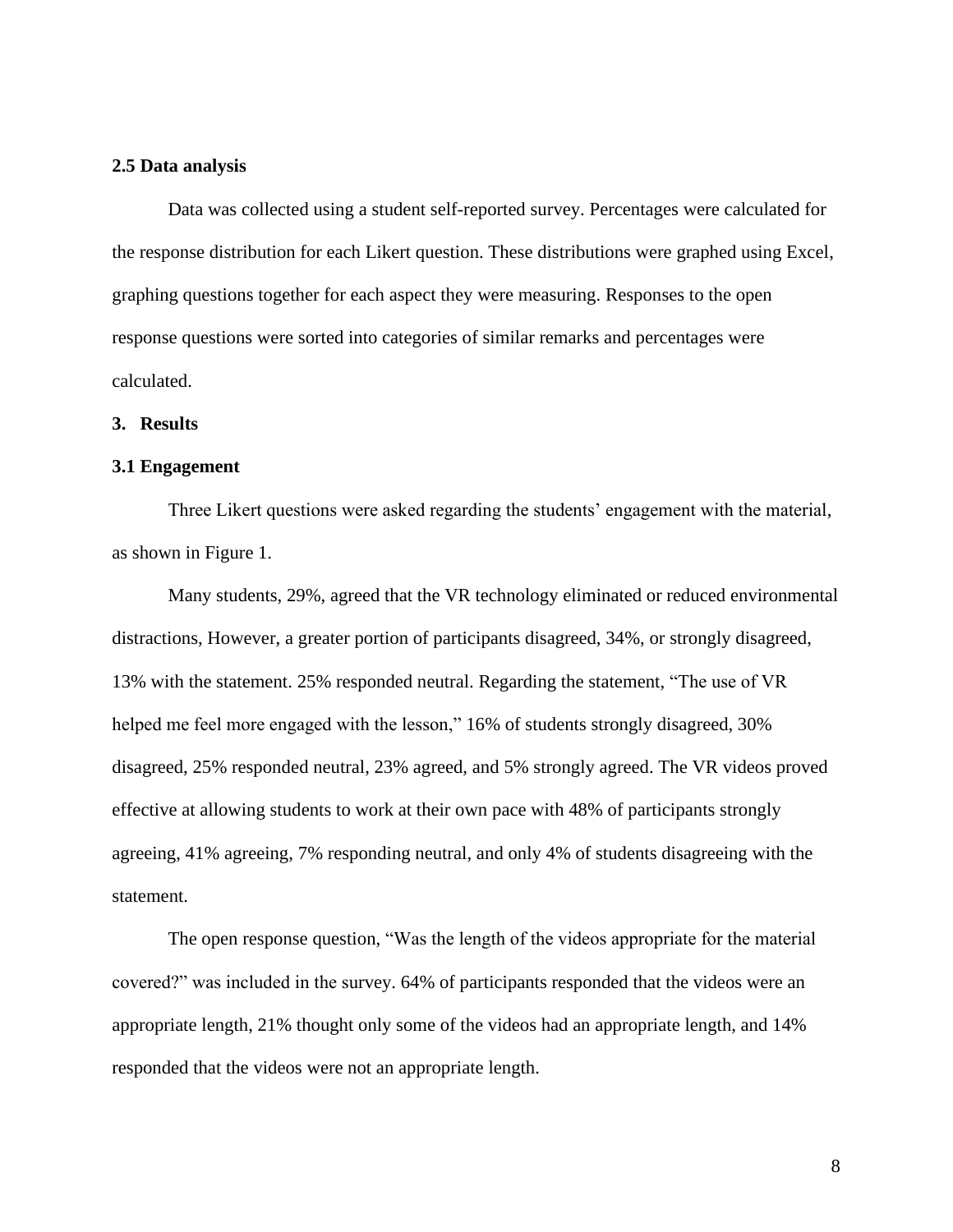Student comments included,

- "The 20-30 minute ones were too long to focus on. The 15-minute videos seemed to be a good length to include all necessary information while also keeping my attention."
- "Yes, some of the labs themselves are quite long so the length of the videos is appropriate."
- "The videos that were nearing an hour were in my opinion a bit too long I would prefer something more around 30 minutes on the upper end. A video longer than that becomes very difficult to pay close attention to for the entire duration."



Figure 1. Response distribution to the survey Likert questions regarding student engagement with the material.

### **3.2 Video Content**

Four Likert questions, shown in Figure 2, and one open response question regarding the content of the videos were asked.

A majority of students responded that they agree or strongly agreed, 46% and 13%

respectively, that the videos met their expectations for the remote lab course. 7% of participants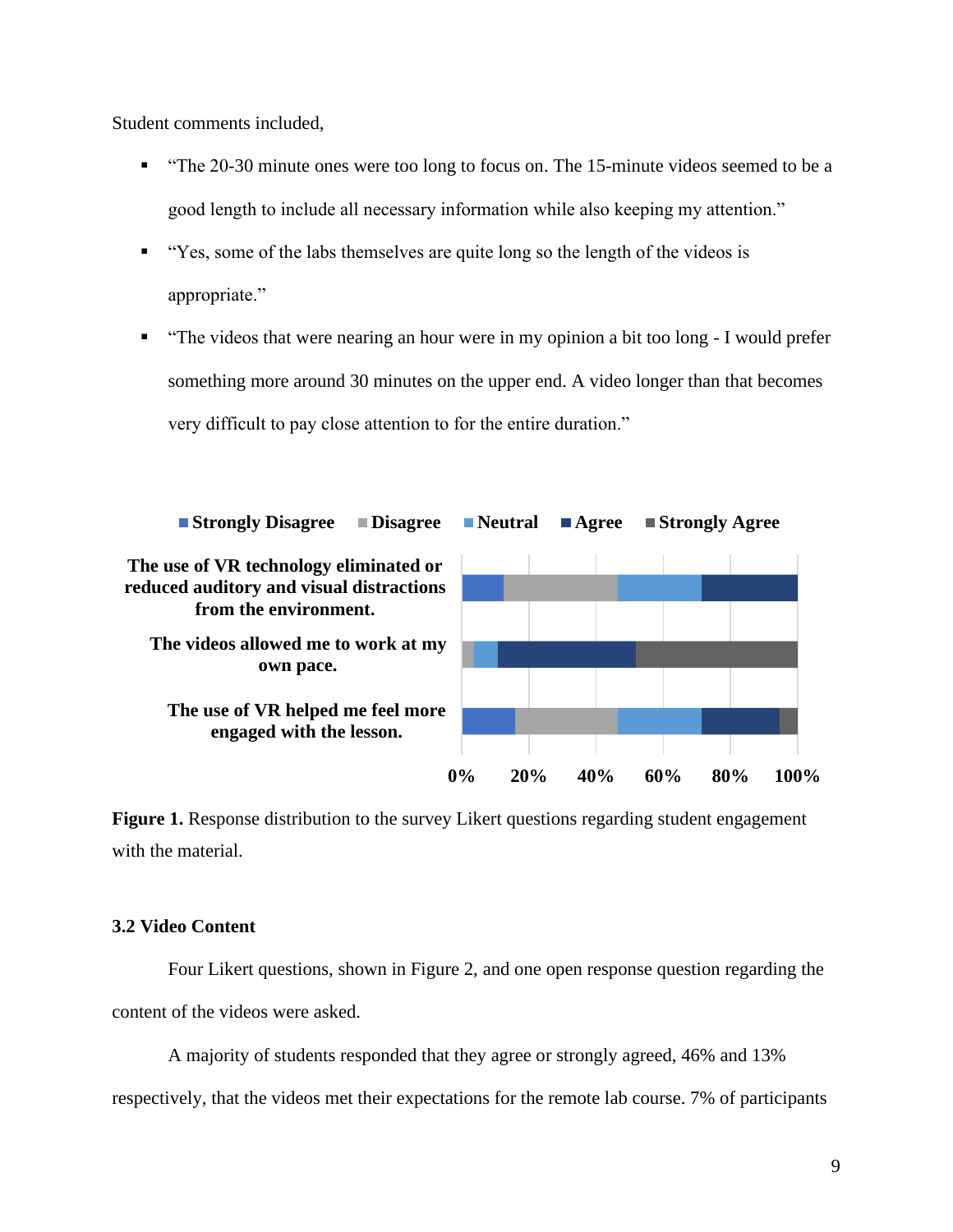strongly disagreed, 13% disagreed, and 21% responded neutral. A great majority of students, 61%, agreed that the videos provided enough information to understand the tasks shown in the videos, with an additional 13% strongly agreeing with the statement. 21% of students responded neutral, and only 5% disagreed with the statement. The statement "The VR videos increased my retention of the course material" received a response distribution of 2% strongly agreeing, 14% agreeing, 36% responding neutral, 30% disagreeing, and 18% strongly disagreeing. The student responses to the statement, "The use of VR technology helped me understand the material," received responses of 14% strongly disagree, 39% disagree, 38% neutral, and 9% agree.

The open response question, "Did you watch any of the videos multiple times?" was asked. 68% of participants responded that they had watched the whole videos or parts of the videos multiple times, many noting they reviewed in order to study for lab quizzes. A student commented, "Yes. I typically watched every video more than once to prepare for the lab quizzes."





#### **3.3 Potential for future use**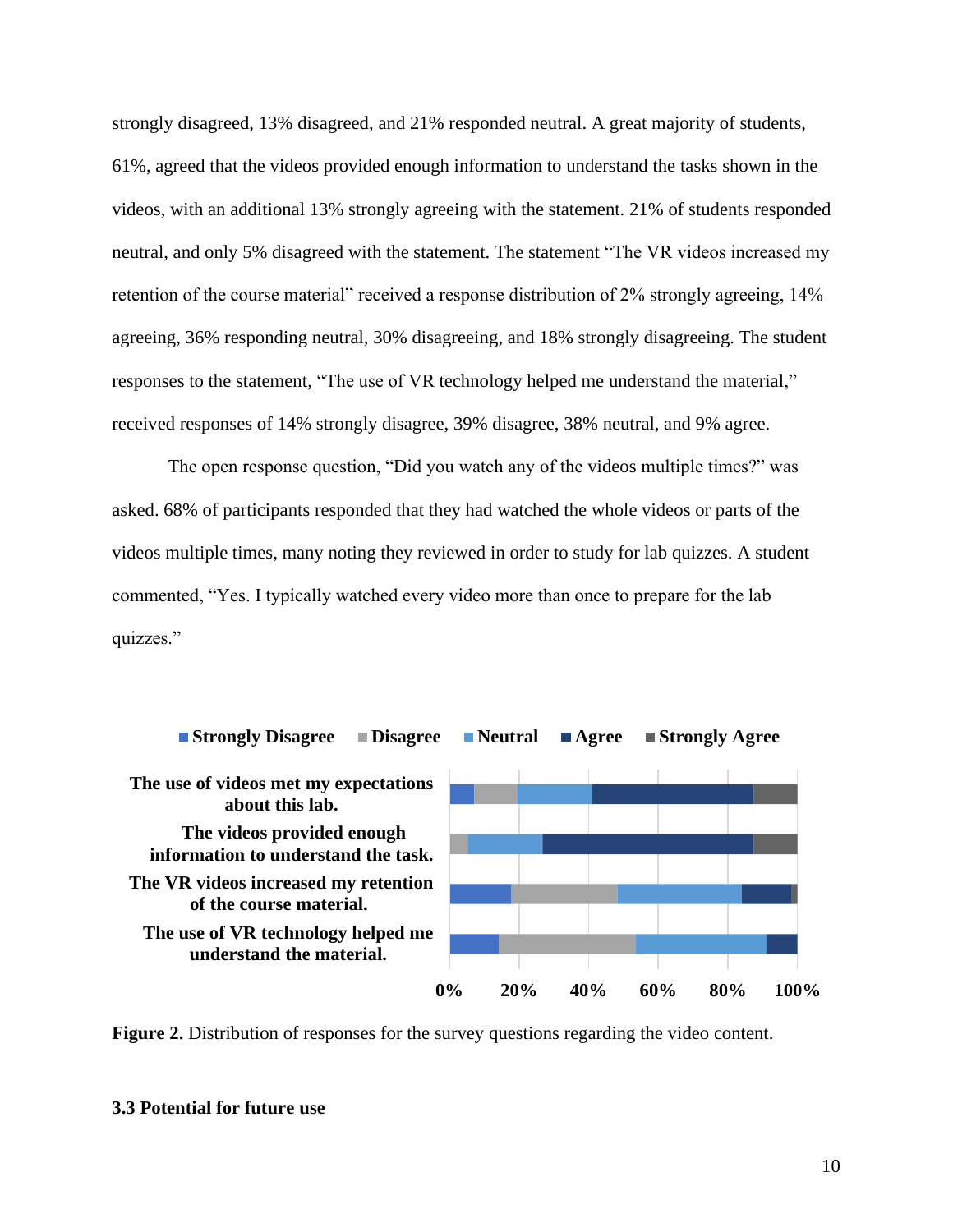Three Likert questions were included in the survey regarding the potential for future use of VR videos in lab courses, as shown in Figure 3.

The statement, "I would like to use this kind of video in future labs," received the response of 18% of participants strongly disagreeing, 27% disagreeing, 23% neutral, 25% agreeing, and 7% strongly agreeing. Regarding the students' confidence in using the skills presented in the videos, 14% strongly disagreed and 23% disagreed that they would feel confident using the techniques. 23% of students agreed and 7% strongly agreed they would feel confident. 32% responded neutral. The statement, "The videos provided an acceptable alternative to in-person labs," received a fairly even split between agreement and disagreement with 16% strongly disagreeing, 25% disagreeing, 16% responding neutral, 25% agreeing, and 18% strongly agreeing.





#### **3.4 Functionality**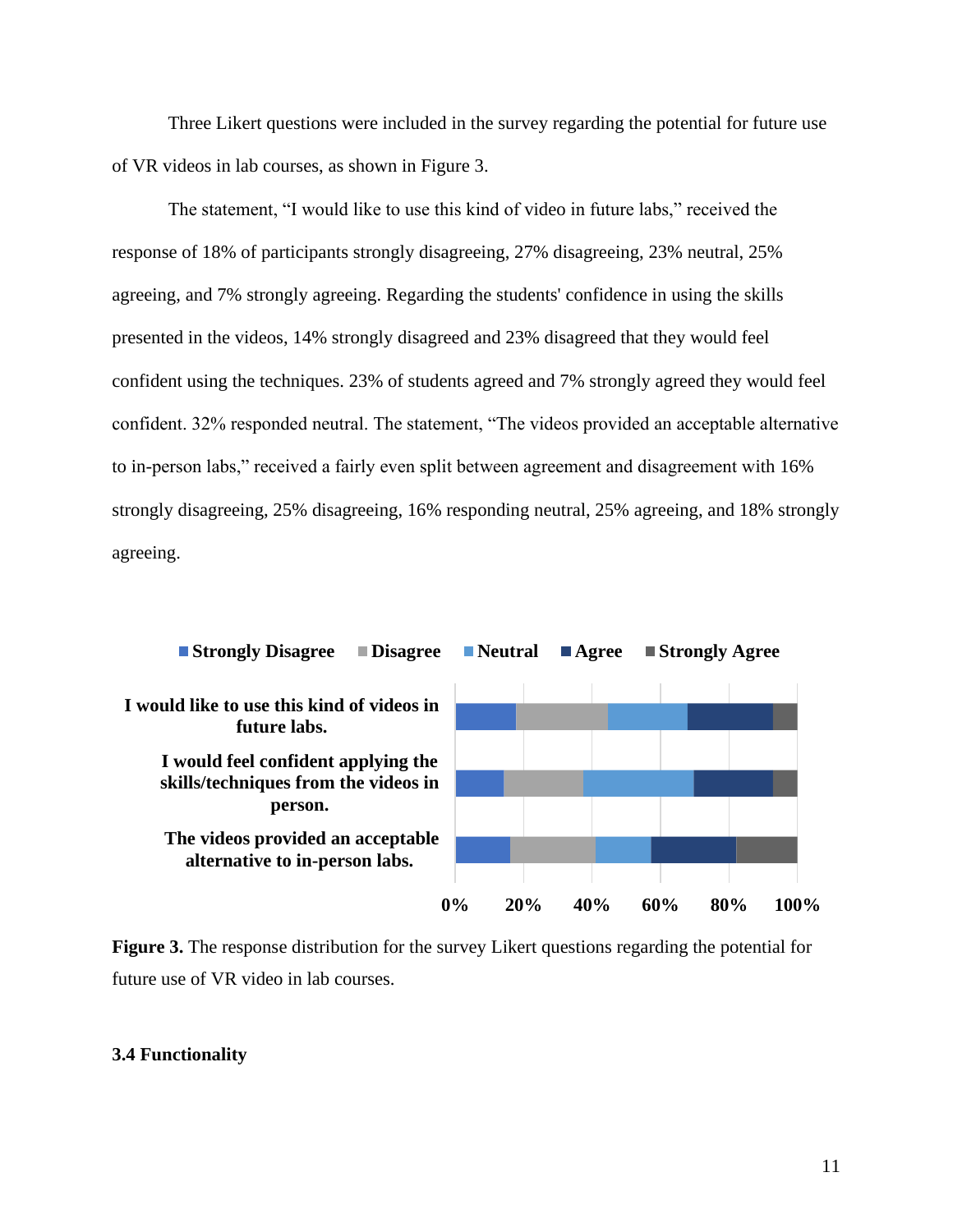One Likert question and two open response questions were included in the survey regarding the functionality of the VR equipment. The response distribution for the Likert question is depicted in Figure 4.

A majority of students experienced discomfort with the VR videos with 36% agreeing and 29% strongly agreeing with the statement, "I experienced some kind of discomfort (e.g. claustrophobia, nausea, dizziness) while using the VR technology." 9% of participants responded neutral, 16% disagreed, and 11% strongly disagreed.

In response to the question, "Did you experience any problems using/viewing the videos for the lab?" 62% of students reported no problems while 38% reported experiencing problems. Of the students that did have problems viewing the videos, some noted discomfort with the headset itself, text not appearing correctly, video or audio quality, or experiencing nausea. A student noted, "The quality of the lens[es] were too low and as a result the video was too blurry to actually see any fine detail."

When asked, "Did you use the headset while watching the VR videos?" 54% of participants reported they did not use the headsets to view every video, citing discomfort with the headsets or nausea. Student comments included, "Sometimes. Though they did seem to keep me more engaged in the labs, they did hurt my head/eyes after a while," and, "I did for 2 of the labs. Out of convenience I would watch on a laptop. I did not find the headset to be beneficial to my understanding of the material."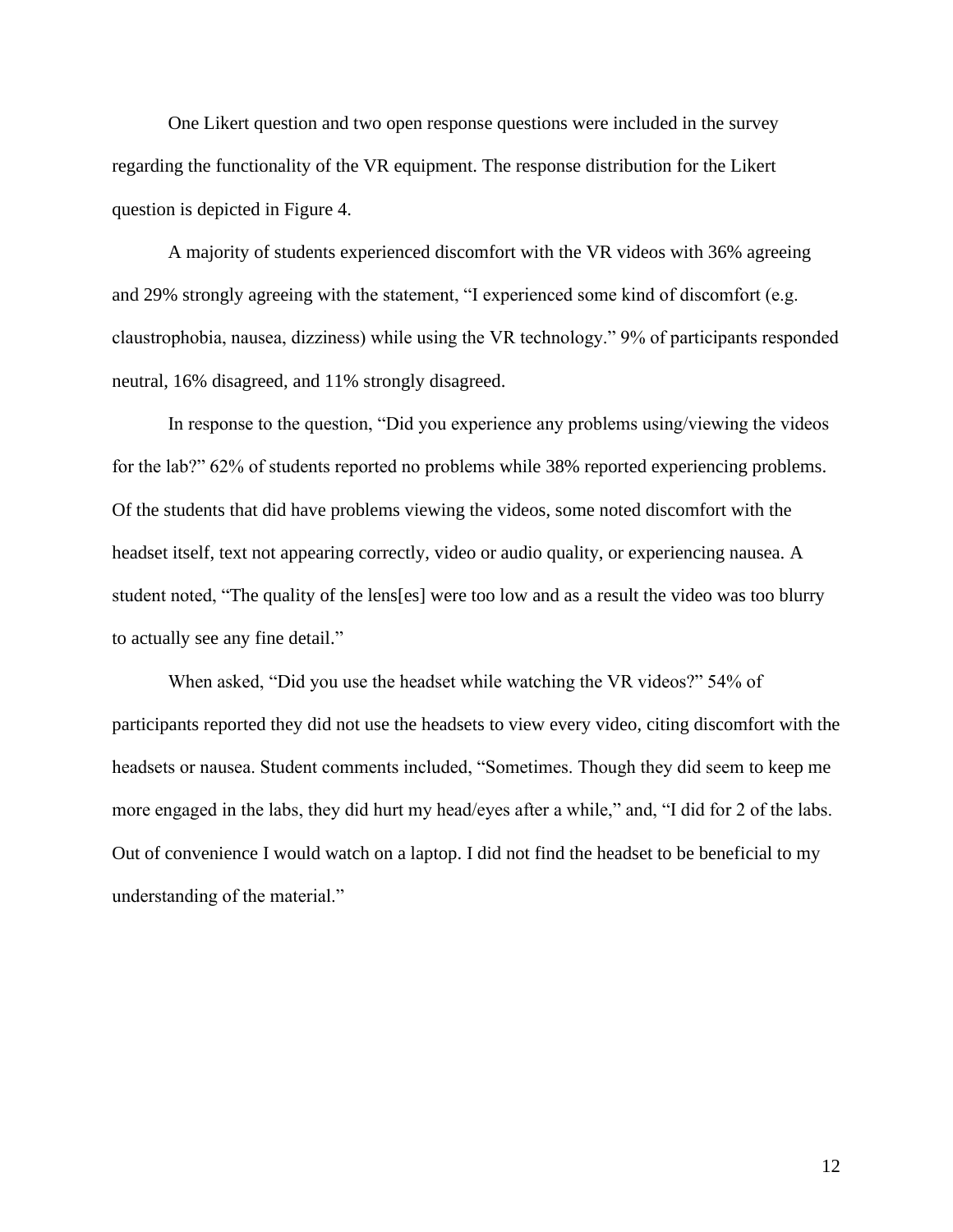

**Figure 4.** The response distribution of the survey question "I experienced some kind of discomfort (e.g. claustrophobia, nausea, dizziness) while using the VR technology."

## **3.5 Other Comments**

General "commonly occurring" representative comments from students included:

- "The visual[s] were useful to convey the procedures. I am a visual learner so it was easier to comprehend the material better by watching someone rather than reading a protocol sheet."
- "I liked being able to pause/rewind/rewatch to make sure I understood the material. I also like being able to move around the VR video with my mouse in the window. It's helpful to have explanations of the material beyond just demonstrating steps (explaining the importance of each task)."
- "Lens quality MUST improve and perhaps break up any videos longer than 10 minutes into 2 videos to help with attention."
- "It was just overall difficult to feel comfortable and confident in the material through video since it should have been skills we were learning hands-on."
- "When viewing through the headset, the video was blurry and the headset was uncomfortable. Also, the text would often not display correctly on the videos.

## **4. Discussion**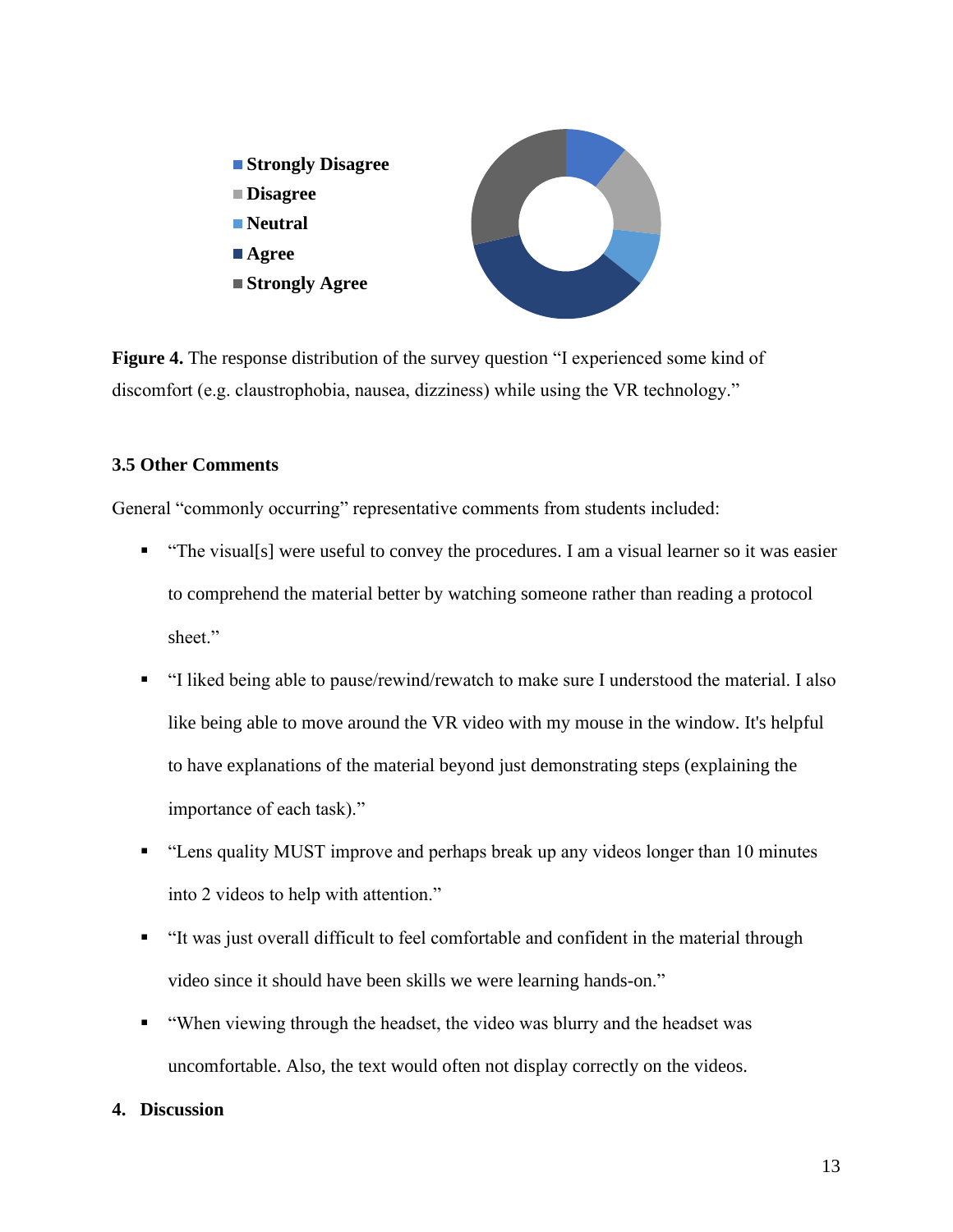Students were divided when asked about engagement, however, a majority of students agreed that the videos provided the opportunity to work at their own pace. This allows students to stop or rewatch parts of the video/lab they did not understand. This keeps students engaged with the material because they can stay focused and get all the needed information without the lesson going too fast or too slow. The headsets did not prove effective in removing distractions from the environment. This could be partly due to the Google Cardboard headsets not having audio capabilities and relying on the speakers in the smartphone unless headphones were used. The ability to hear the outside environment while watching the VR videos would have affected the immersion students felt in the VR video environment, possibly taking away from the students' engagement with the VR videos. Additionally, videos should be kept between 10 to 20 minutes, or broken up into segments for longer videos, in length to help students keep their focus and attention on the lesson.

A majority of students did not feel as though the VR aspect of the videos helped their understanding or the retention of the course material, however, they agreed that the videos contained the needed information to understand the procedures of the labs. As many students reported watching parts of the video multiple times in order to study for lab quizzes or reports, the videos were effective in conveying the course material.

The students were close to an even split in agreement or disagreement when asked if the videos provided an adequate alternative to in-person labs. In addition, student comments pointed to students preferring in-person labs when possible and would not want VR videos to fully replace an in-person experience. Students were also split in their confidence in the learned skills with the most responses being neutral. Overall, students would prefer in-person labs, as the main function of a laboratory component of a class is to get hands-on experience with the theory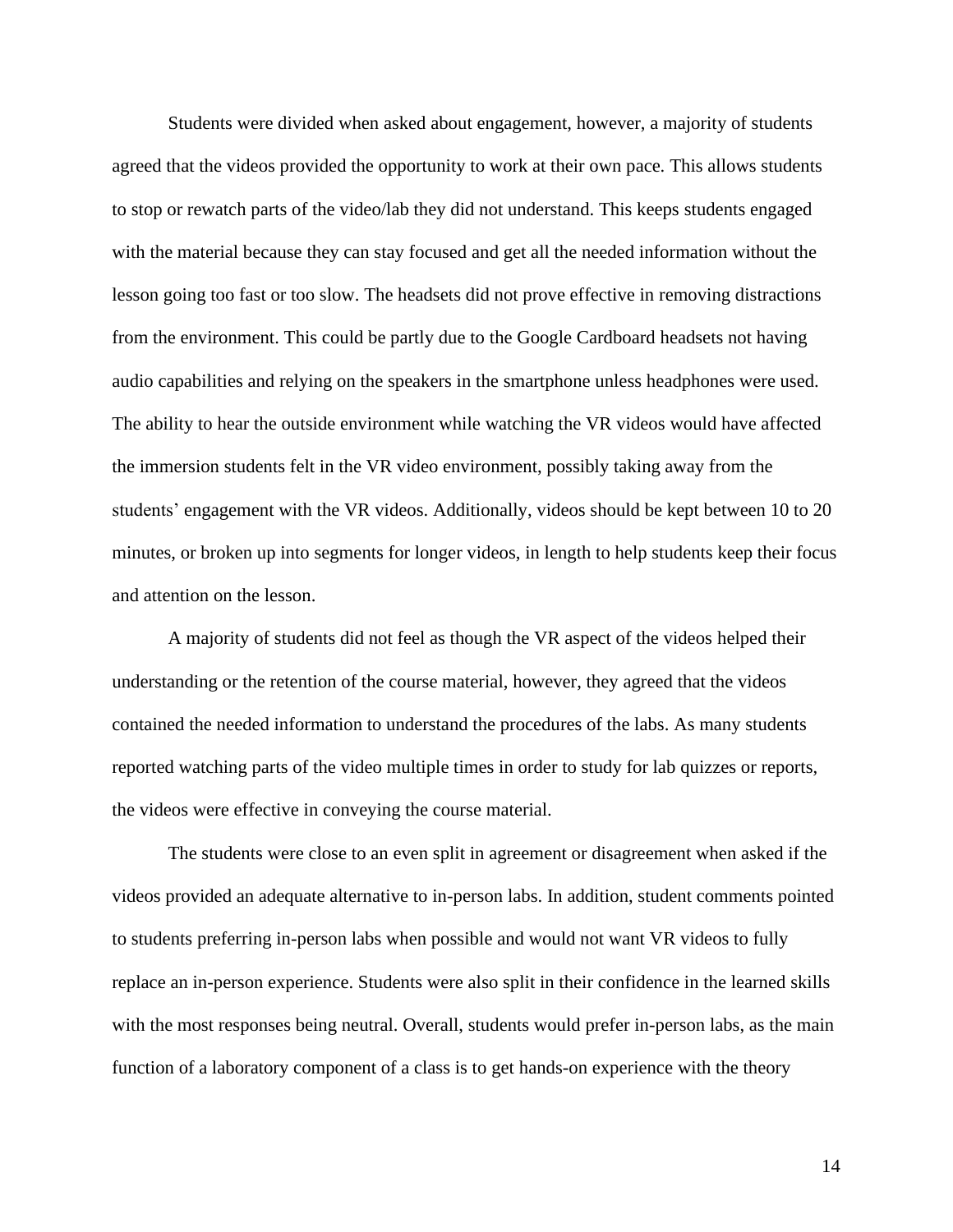learned in a course. VR videos in this current form would best be used as a supplement to an inperson lab course, if available, rather than replacing in-person lab time. Student responses show that they felt the videos were helpful and contained enough information, but would not want the VR videos to be the only option for learning lab skills.

A majority of students experienced discomfort from viewing the VR videos. This could be caused by multiple aspects. Students reported that the headset itself was uncomfortable. This is due to the design of the Google Cardboard headset, as the folded cardboard box cannot comfortably conform to the planes of the face and the weight of the phone caused the headsets to not sit properly on the face. The VR effect of the videos also caused feelings of nausea and affected some students greater than others. Nausea due to VR experiences could have been exacerbated by the fact that the smartphone was used as the viewing screen. The google cardboard headsets do not contain gyroscope capabilities to accurately depict the movement of the user's head, instead, relying on the gyroscope capabilities of the phone, most of which can only estimate based on phone location. This can cause a disconnect between the user's actual movement and the movement of the VR environment, resulting in a greater feeling of nausea than inclusive headsets might cause.

A continuation of this project is currently being implemented. A higher-quality camera was obtained allowing recording of 3D 360° videos with higher quality images. Oculus headsets were also obtained. These sets are more comfortable and self-contained, not requiring the students' phones to be used. The lab videos were recorded in a similar manner, containing the teaching assistants performing the lab experiments. As lab spaces were available, these VR videos were used as supplementary pre-lab videos before students performed the lab procedures in person. This study is ongoing, but some preliminary student feedback has been obtained.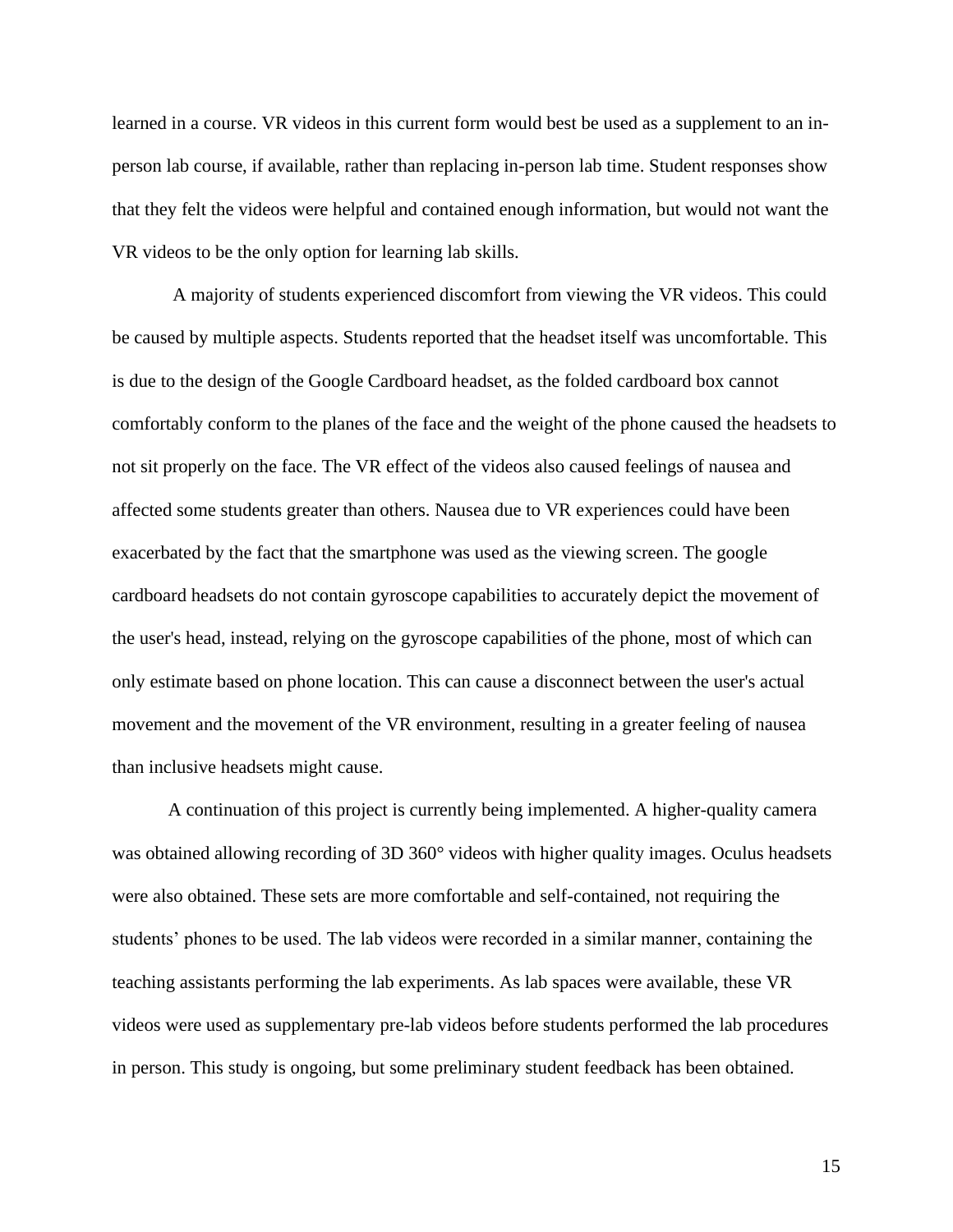Some students thought the videos were helpful and liked the VR aspect. Others felt that viewing the videos at the start of their scheduled lab session immediately before performing the lab inperson may have been unnecessary as the TA could answer any questions while the students performed the lab. Further data will be collected and analyzed using pre-and post-surveys and quiz grades

#### **5. Conclusion**

Student feedback has provided evidence that VR videos created with course-specific content were capable of conveying the procedures of a laboratory course, but students would prefer in-person labs when available. VR videos would best be utilized in combination with regular lab courses. The VR viewing experience could be greatly improved by better equipment, both in the camera used when creating the videos and the headsets used to view VR videos. In the future, if VR videos are to be utilized, they should be in combination with in-person labs if possible. They provided an adequate substitute but cannot fully replace in-person labs in their current form. More studies should be conducted with better equipment to further determine their potential as an education tool.

#### **6. Acknowledgements**

Special thanks to my research mentor Dr. Mostafa Elsaadany, the Biomolecular Engineering course instructional team, and the University of Arkansas Honors College. This research was supported by an Honors College Undergraduate Research Grant, Faculty Technology and Equipment Grant, and National Institute of Health NIH R25 grant 1R25EB029377.

#### **7. References**

[1] J. Pottle, "EDUCATION AND TRAINING Virtual reality and the transformation of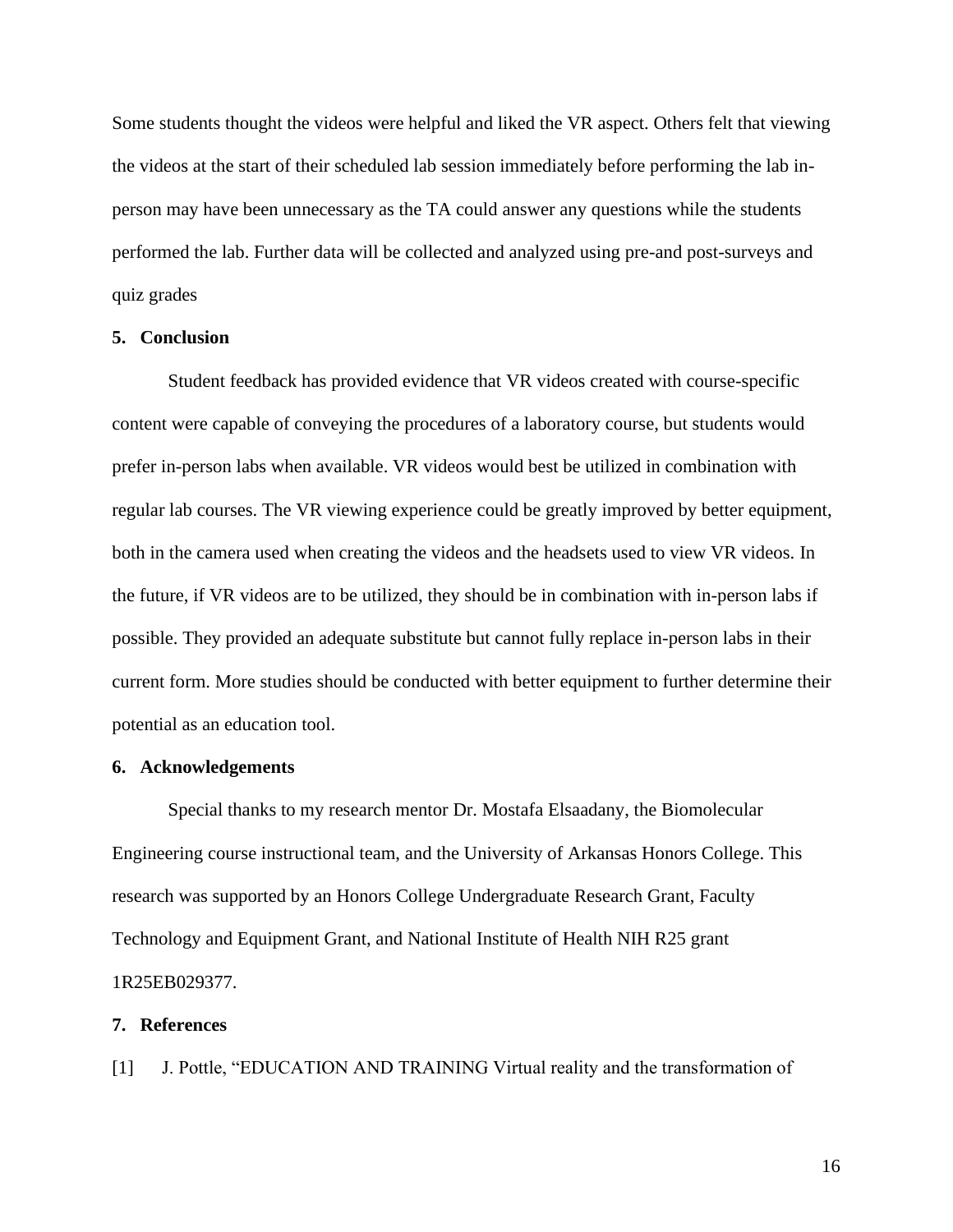medical education," 2019.

- [2] D. Richards and M. Taylor, "A Comparison of learning gains when using a 2D simulation tool versus a 3D virtual world: An experiment to find the right representation involving the Marginal Value Theorem," *Comput. Educ.*, vol. 86, pp. 157–171, Aug. 2015, doi: 10.1016/j.compedu.2015.03.009.
- [3] G. Goehle, "Teaching with virtual reality: Crafting a lesson and student response," *Int. J. Technol. Math. Educ.*, vol. 25, no. 1, pp. 35–47, 2018, doi: 10.1564/tme\_v25.1.04.
- [4] S. Klingenberg, M. L. M. Jørgensen, G. Dandanell, K. Skriver, A. Mottelson, and G. Makransky, "Investigating the effect of teaching as a generative learning strategy when learning through desktop and immersive VR: A media and methods experiment," *Br. J. Educ. Technol.*, vol. 51, no. 6, pp. 2115–2138, 2020, doi: 10.1111/bjet.13029.
- [5] R. Liu, L. Wang, J. Lei, Q. Wang, and Y. Ren, "Effects of an immersive virtual realitybased classroom on students' learning performance in science lessons," *Br. J. Educ. Technol.*, vol. 51, no. 6, pp. 2034–2049, 2020, doi: 10.1111/bjet.13028.
- [6] J. R. Brinson, "Learning outcome achievement in non-traditional (virtual and remote) versus traditional (hands-on) laboratories: A review of the empirical research," *Comput. Educ.*, vol. 87, pp. 218–237, 2015, doi: 10.1016/j.compedu.2015.07.003.
- [7] J. Parong and R. E. Mayer, "Learning science in immersive virtual reality," *J. Educ. Psychol.*, vol. 110, no. 6, pp. 785–797, 2018, doi: 10.1037/edu0000241.
- [8] K. Mahmoud *et al.*, *Does immersive vr increase learning gain when compared to a nonimmersive vr learning experience?*, vol. 12206 LNCS. Springer International Publishing, 2020.
- [9] F. L. Lin, T. Y. Wang, and K. L. Yang, "Description and evaluation of a large-scale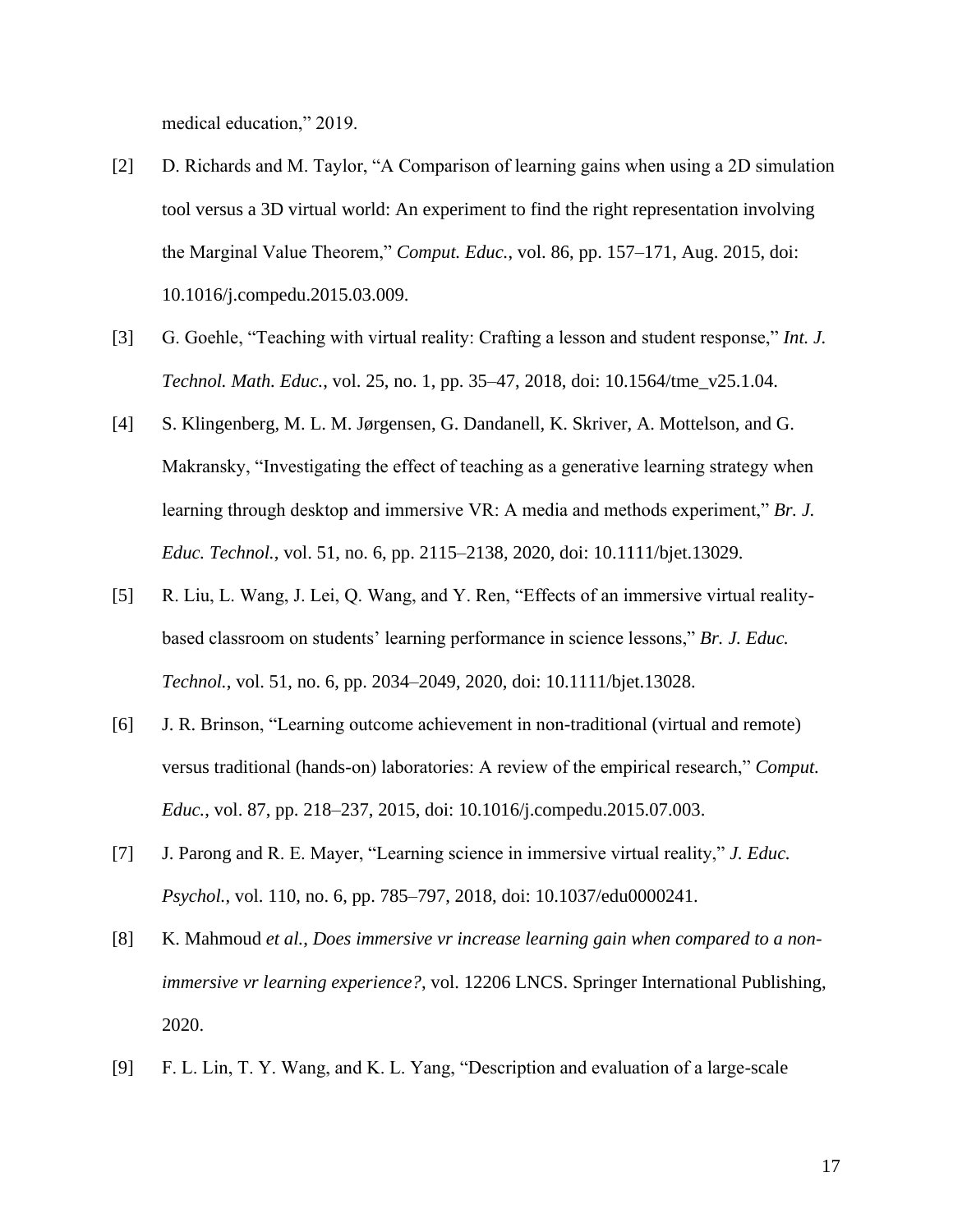project to facilitate student engagement in learning mathematics," *Stud. Educ. Eval.*, vol. 58, no. December 2016, pp. 178–186, 2018, doi: 10.1016/j.stueduc.2018.03.001.

- [10] M. Cronhjort, L. Filipsson, and M. Weurlander, "Improved engagement and learning in flipped-classroom calculus," *Teach. Math. its Appl.*, vol. 37, no. 3, pp. 113–121, 2018, doi: 10.1093/TEAMAT/HRX007.
- [11] S. Lal, A. D. Lucey, E. Lindsay, D. F. Treagust, M. Mocerino, and J. M. Long, "The effects of remote laboratory implementation on freshman engineering students' experience," *ASEE Annu. Conf. Expo. Conf. Proc.*, vol. 2018-June, 2018, doi: 10.18260/1- 2--31094.
- [12] J. S. Ranga, "Customized Videos on a YouTube Channel: A beyond the Classroom Teaching and Learning Platform for General Chemistry Courses," *J. Chem. Educ.*, vol. 94, no. 7, pp. 867–872, 2017, doi: 10.1021/acs.jchemed.6b00774.
- [13] L. Sultan, W. Abuznadah, H. Al-Jifree, M. A. Khan, B. Alsaywid, and F. Ashour, "An Experimental Study On Usefulness Of Virtual Reality 360° In Undergraduate Medical Education," *Adv. Med. Educ. Pract.*, vol. 10, pp. 907–916, 2019, doi: 10.2147/AMEP.S219344.
- [14] A. Singh, D. Ferry, A. Ramakrishnan, and S. Balasubramanian, "Using Virtual Reality in Biomedical Engineering Education," *J. Heat Transfer*, vol. 142, no. 11, pp. 1–7, 2020, doi: 10.1115/1.4048005.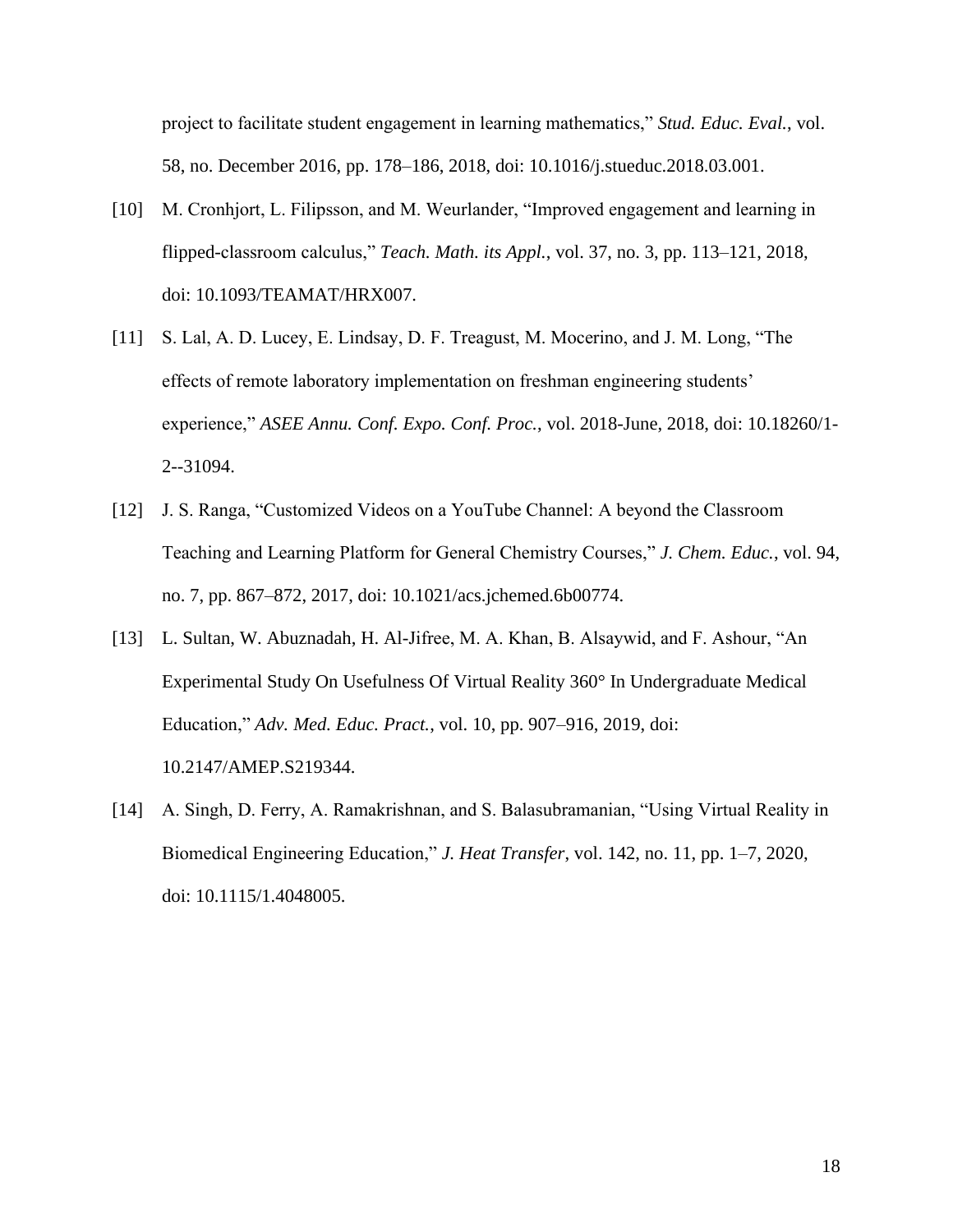## **Appendix I: Informed Consent**

## **Incorporating immersive learning into Biomolecular Engineering Laboratories using Virtual Reality**

### **Consent to Participate in a Research Study**

Principal Investigator: Mostafa Elsaadany

## **INVITATION TO PARTICIPATE**

You are invited to participate in a research study about the use of virtual reality (VR) in a laboratory at the University of Arkansas Biomedical Engineering Department. You are being asked to participate in this study because you are a Biomedical Engineering student who is currently enrolled in the University of Arkansas Biomedical Engineering Department.

## **WHAT YOU SHOULD KNOW ABOUT THE RESEARCH STUDY**

*Who is the Principal Investigator?*

Dr. Mostafa Elsaadany Email: [mselsaad@uark.edu](mailto:mselsaad@uark.edu)

*Who are the principal Researchers?*

Megan Wilkerson Email: [mrwilker@uark.edu](mailto:mrwilker@uark.edu)

Vitali Maldonado Email: [vvm001@uark.edu](mailto:vvm001@uark.edu)

*What is the purpose of this research study?*

The students enrolled in the Biomolecular Engineering course in the Biomedical Engineering Department will participate in a remote laboratory corresponding to the course with virtual reality (VR) labs implemented to study the effectiveness of VR to teach biomedical engineering material.

*Who will participate in this study?*

Approximately 70 students who are enrolled in the Biomolecular Engineering course at the University of Arkansas.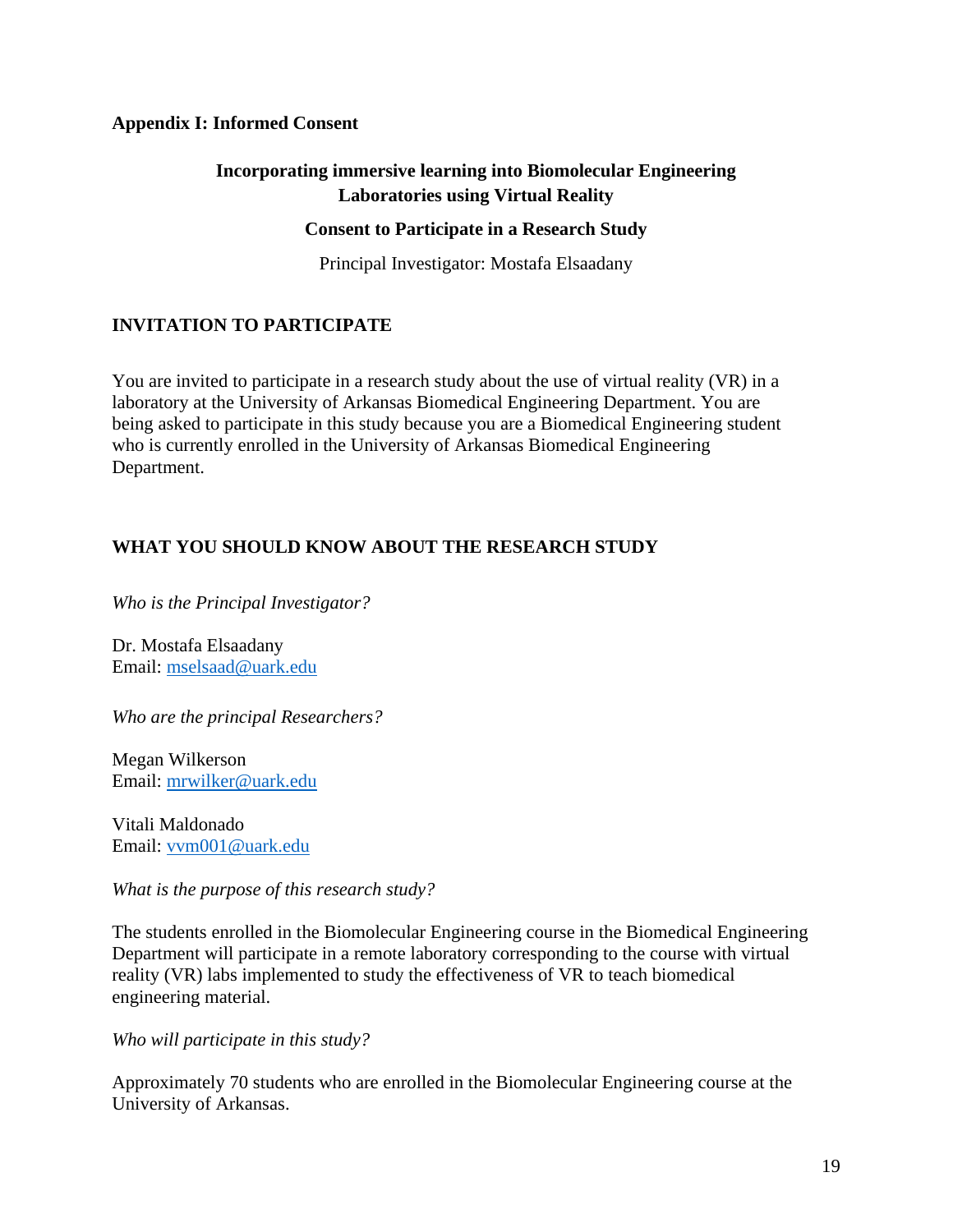## *What am I being asked to do?*

You will attend the lab component of the course remotely as a course requirement. You will watch the lab procedure (whether VR or regular video recorded labs). If you agree to participate in this study, at the end of the semester, you will complete a survey. Your lab quizzes' grades will be collected and analyzed.

## *What are the possible risks or discomforts?*

Students using the VR equipment may experience simulator sickness for a short time. Also, the risks are leakage of participants' grades or their demographic information.

VR videos can be converted to a 2D video. The students who are not comfortable with using the VR equipment will be excluded from the study and provided links to the 2D videos. The duration and content of both video formats are identical.

## *What are the possible benefits of this study?*

All the course students will be provided with VR equipment. They will learn how to use VR technology and will receive a more realistic experience of the biomolecular engineering lab. Also, the research aims to improve the learning experience and engagement in the lab of the students using VR.

## *How long will the study last?*

The course is offered in the Spring 2021 semester. Closer to the end of the semester, the students who consent will be asked to complete a survey. The study survey/questionnaire will take about 10-15 minutes to complete.

*Will I receive compensation for my time and inconvenience if I choose to participate in this study?*

No.

*Will I have to pay for anything?*

No, participation in this study will **not** cost you any payment.

## *What are the options if I do not want to be in the study?*

If you do not want to be in this study, you may refuse to participate. Also, you may refuse to participate at any time during the study. Your grades and academic standing in the classes will not be affected in any way if you refuse to participate. If you decide not to participate in this study, regular 2D videos will be used for the labs and your data (surveys and quiz grades) will not be included in the study.